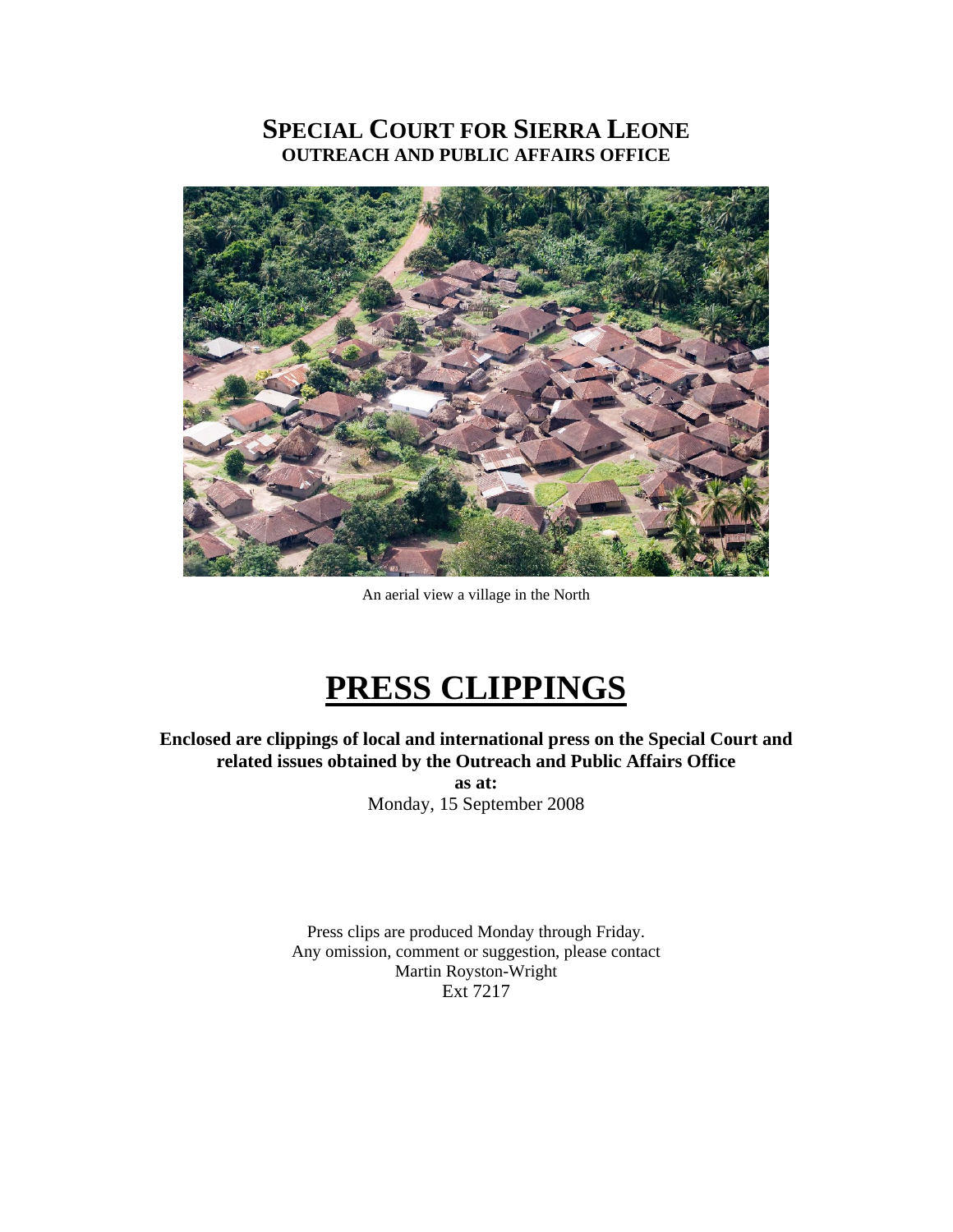| <b>Local News</b>                                                |           |
|------------------------------------------------------------------|-----------|
| Charles Taylor Trial Continues / Cotton Tree News                | Page 3    |
| <b>International News</b>                                        |           |
| UNMIL Public Information Office Complete Media Summaries / UNMIL | Pages 4-6 |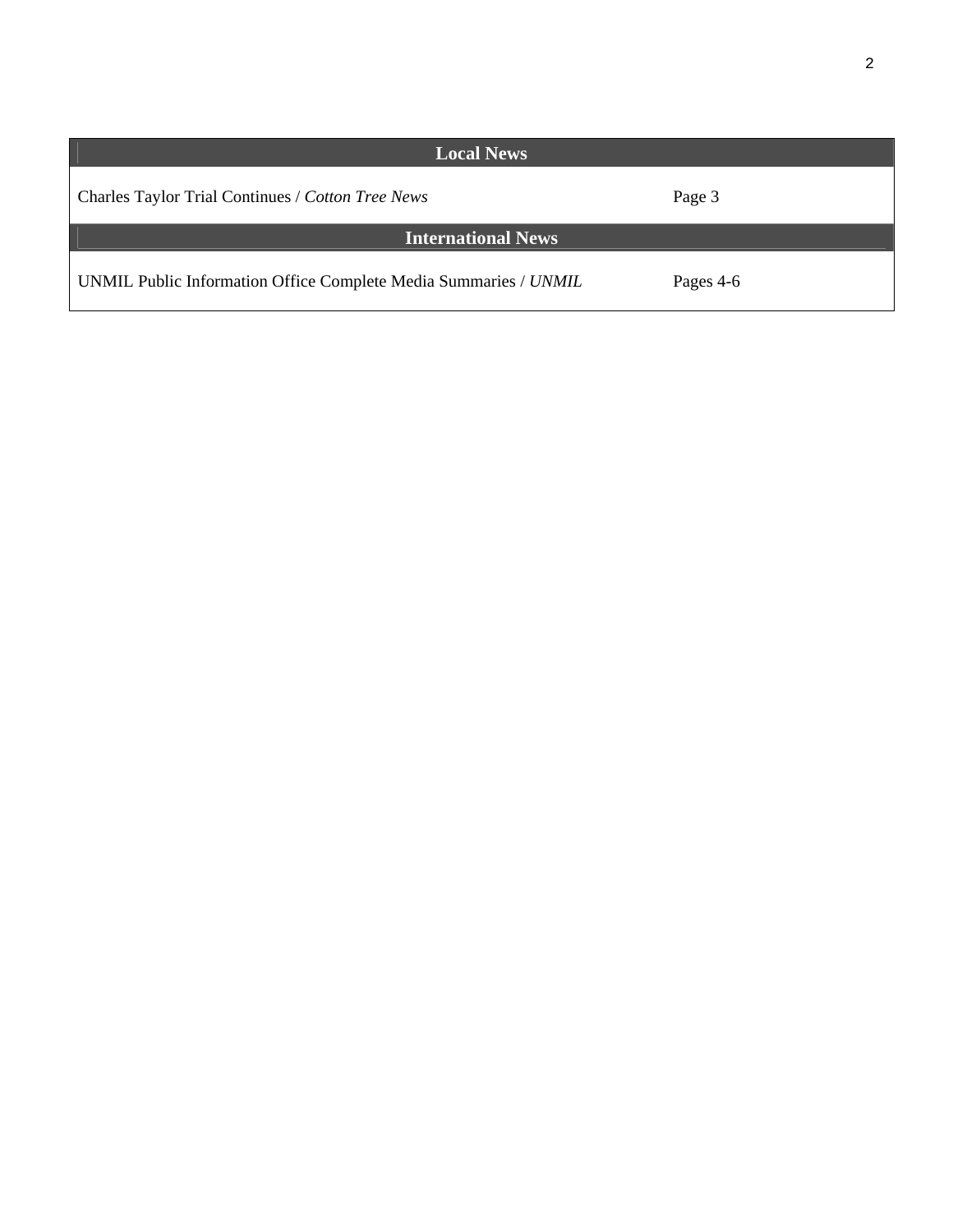## Cotton Tree News Monday, 12 September 2008

Written by Ndeamoh Mansaray

## **Charles Taylor Trial Continues**

Charles Taylor trial continued at the Special Court sitting in The Hague. The Prosecution's 38<sup>th</sup> witness, TF1-585 concluded her testimony before the court. She was re-examined by the prosecution to clarify certain issues on which she was questioned during her cross examination. During the cross examination, the defence questioned the witness about money she received from the "Witness and Victims Section of the Court". The witness told the court that the monies she received were for medical care, transportation, and other things.

Calculating the total amount of the monies spent on the witness, the defence established that the witness received over twenty million Leones within the period of ten months. Morris Anyah also questioned the witness about the presence of some Liberian fighters who were among other fighters in Sierra Leone when the Kono/Freetown attack was planned. He suggested to the witness that the fighters could be Liberians who had stayed in Sierra Leone over a period of time.

The witness insisted that they came from Liberia. The defence also questioned her about truck-loads of materials allegedly brought by Mosquito from Liberia before his departure from Sierra Leone. She told the court that some of the materials were returned to Liberia when Mosquito learnt about his departure. Responding to questions about family members who were killed together with Mosquito, the witness said they include the wife, mother, children and other relatives of the rebel commander.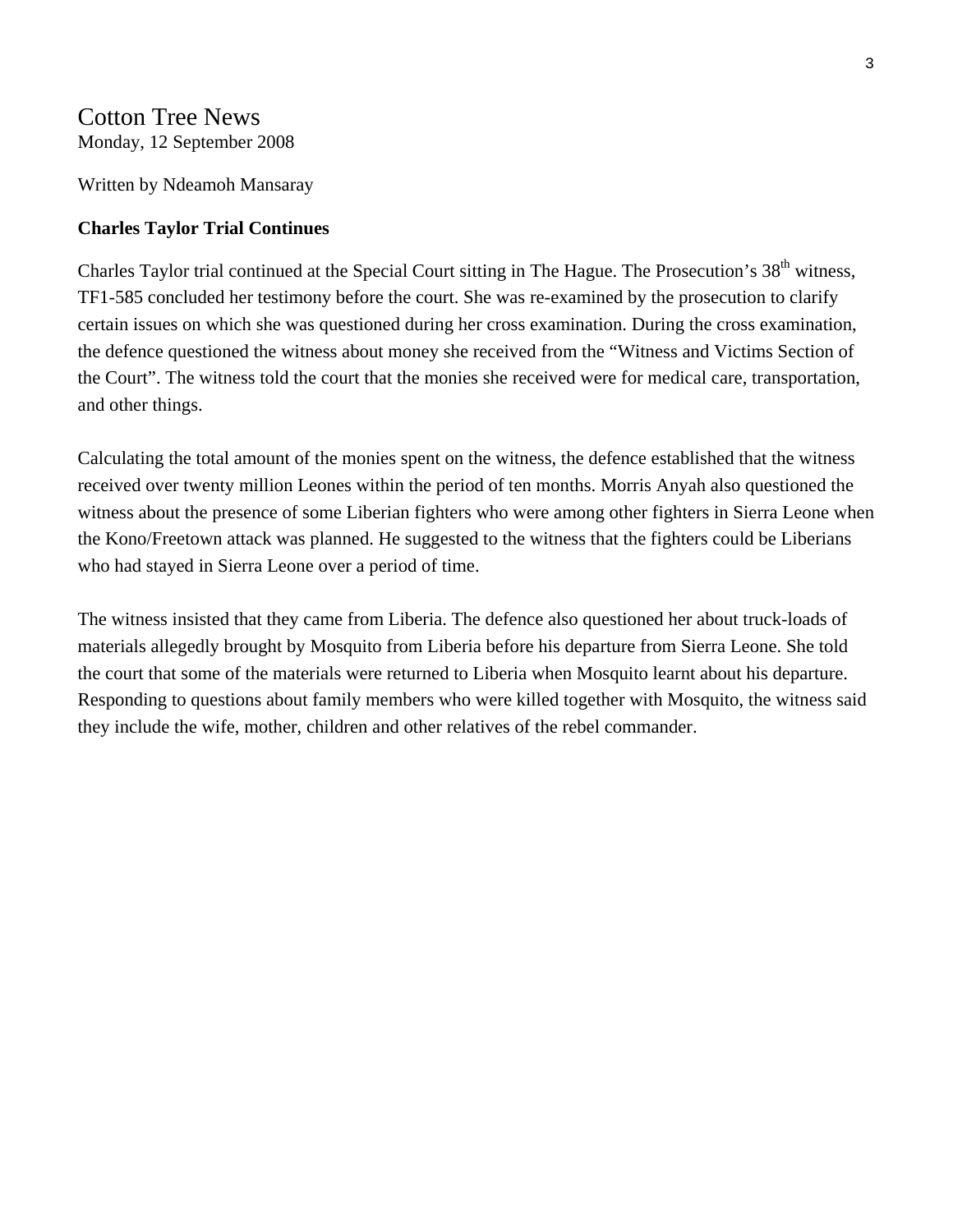

United Nations Mission in Liberia (UNMIL)

## **UNMIL Public Information Office Complete Media Summaries 12 September 2008**

*[The media summaries and press clips do not necessarily represent the views of UNMIL.]* 

## **Newspaper Summary**

## **Liberian Government and UNMIL Launch Album of 'Star is Born' Winner**

(The Informer ,The Inquirer, Daily Observer)

- The Liberian Government and the UN Mission in Liberia (UNMIL) will today formally launch the album, "Keep on Trying" recorded by the 2007/2008 winner of 'A Star is Born' National Talent Hunt, Moses Swaray. The event will showcase Liberian musical performances and lead to the symbolic hand-over of the albums/CDs to the star of the evening, Mr. Swaray.
- This event also forms part of the original package for the winner of the contest, which included US\$1,500 educational stipend, an opportunity to work with UNMIL Public Information's Community Outreach outfit in its nationwide sensitization campaigns, and a recording deal provided by Creative Sounds Studio in Monrovia. Moses Swaray is a young musician of growing stature in the Liberian music industry and has been communicating positive messages throughout Liberia in support of anti-crime, stop-rape, and other initiatives. He won the competition from a field of over 1000 persons that registered for the auditions.

## **US\$2.7m Grant for Women Development**

(Daily Observer)

- The World Bank in collaboration with Nike Foundation and the Liberian government have signed a US\$2.7m grant agreement. The grant would go toward the Economic Empowerment of Adolescent Girls and young women project undertaken by government through the Gender Ministry.
- World Bank Country Manager Ohnene Owusu Nyanin said the project reflects the World Bank's commitment to the empowerment of young women through access to work. He said the project is aimed at empowering girls and young women by giving them marketable skills and linking them to employment opportunities.
- Finance Minister Augustine Ngafuan and Varbah Gayflor, Minister of Gender and Development signed on behalf of government. The two senior officials commended the Word Bank and Nike Foundation for providing the grant.

#### **Former NTLA Speaker Breaks Silence on alleged Plans to Incriminate Him in a Coup Plot**  (Heritage)

- Former National Transitional Legislative Assembly (NTLA) Speaker, George Dweh who was booted out of his position during the regime of Charles Gyude Bryant has broken silence denying his involvement in an alleged coup plot to remove the government of President Ellen Johnson Sirleaf.
- A local daily, Renaissance Newspaper in its September 10, 2008 lead story captioned "Secret Plan to Unseat Ellen's Government, Charles Bennie, Others Linked".
- The story among other things alleged that Mr. Bennie and others have been holding secret meetings at the home of former transitional Speaker Dweh near St. Bridge on the Bushrod Island to unseat the government. Speaking Thursday, he denied holding meetings with Bennie and others to take power in the country. The former Speaker said those concocting the rumour are evil-minded people trying to incriminate him in the alleged plot.
- Liberia.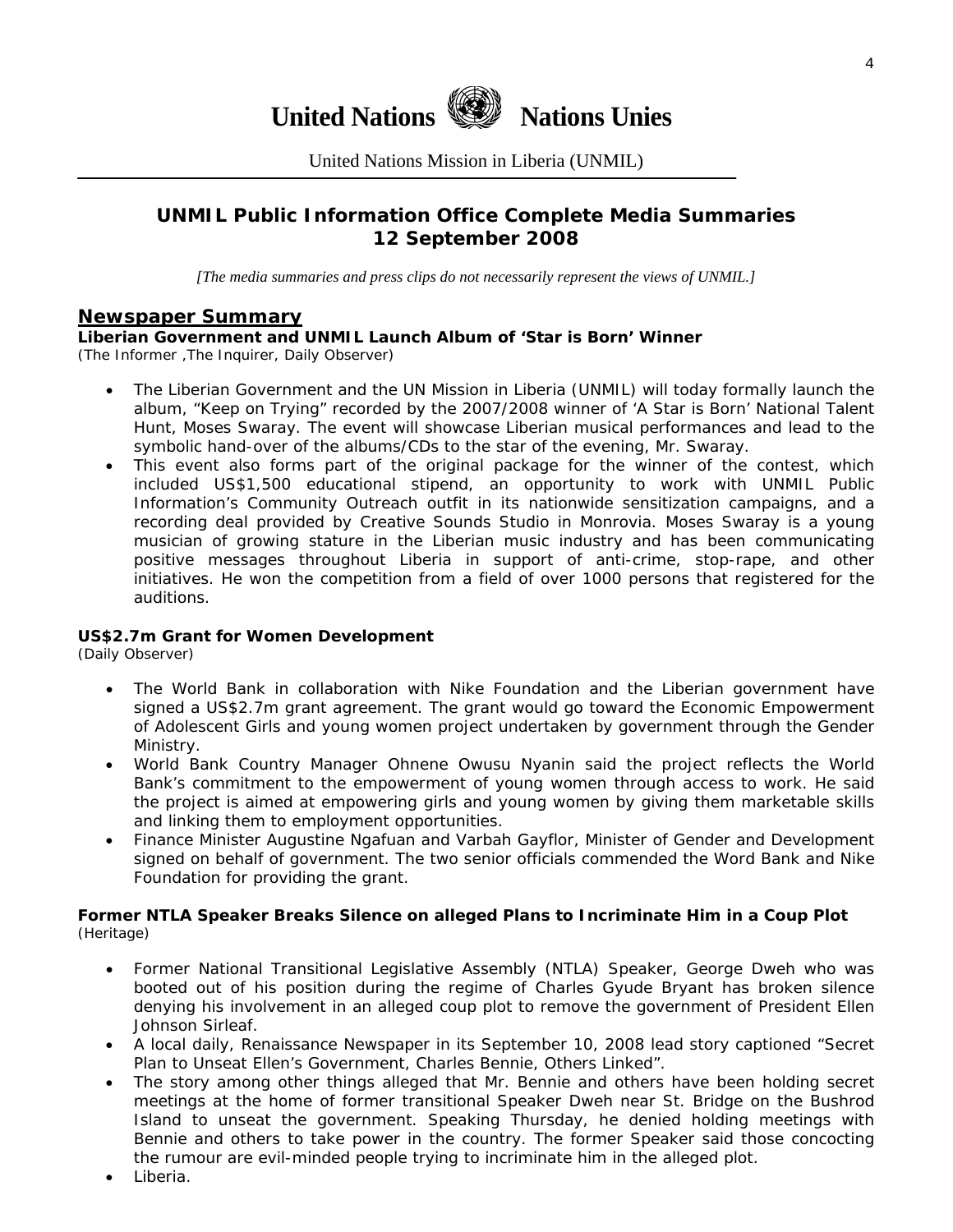#### **Seven Armed Robbers Arrested In August**

(National Chronicle)

• The Liberia National Police (LNP) says seven armed robbers were apprehended in the month of August. According to an LNP press release, three of the robbers were accused of breaking into the compound of the Christian Evangelistic Ministry in Sinkor and taking away valuable items. The release said the items were taking away by the criminals but were retrieved by the police. He named the items as a 2.5 KVA generator, 5KVA generator, pieces of lappas, six yards of lace materials and US\$10,000.

#### **Senate Confirms Anti-Corruption Commissioners amidst Public Outcry**

(The Inquirer, The Analyst, The News, Public Agenda, National Chronicle )

- The media reports that despite protests from civil society and two Opposition Political Parties, the Senate has confirmed Cllr. Frances Johnson Morris and three other nominees of the Anti-Corruption Commission. The other nominees are Sandra Howard-Kendor, Moulai Reeves and Ousman Kanneh.
- The confirmation took place Thursday following a report by the Committee on Public Corporations and Autonomous Commissions. Speaking to journalists, Acting Senate Pro Temp Lahai Lassana said after a session of the body, the senate thought it expedient to confirm the nominees.
- The hearing was disrupted on Wednesday after a debate ensued between Senators that an amendment was made to the Anti-corruption Law. Earlier, the Opposition Congress for Democratic Change (CDC) and the Liberty party opposed the appointment of the commission on grounds that they had deep connection with the status quo and feared that the team may not be impartial.

#### **President Sirleaf Makes More Appointments in Government**

(Heritage The Inquirer)

• President Ellen Johnson Sirleaf has made more appointments in Government, pending confirmation by the Liberian Senate. According to an Executive Mansion release, those nominated are, Mr. Arthur W. B. Fumbah, Deputy Minister for Expenditure & Debt Management, Ministry of Finance; Mr. Roderick Smith, Deputy Minister for Administration, Ministry of Public Work; Mr. Charles Carpenter, Deputy Minister for Rural Development, Ministry of Public Works; Mr. Isaac W. Jackson, Jr., Assistant Minister for Culture at the Ministry of Information, Culture and Tourism and Mr. George K. Yango, Assistant Minister for Community Services, Ministry of Public Works. Others are Mr. William Slour, Assistant Minister for Operations at the Ministry of Public Works; Mr. Edsel Smith, Assistant Minister for Technical Services, Ministry of Public Works among others.

#### **Peace Corps-Liberia Signs MOU with Partners**

(The Analyst, Heritage)

- The US Peace Corps-Liberia has signed Memorandum of Understandings with the Ministries of Education and Health and the World Food Programme. Under the MOU, US Peace Corps volunteers would work with rural training institutes, learning resource centres and WFP school feeding program. The volunteers would also serve the health sector, teaching at the midwifery school expected to open next month in Zwedru.
- The Country Director of US Peace Corps, Lucianne Philips said eighteen volunteers are expected next month to immediately begin work. According to Madam Phillips, the volunteers would initially serve for eight months in Lofa, Grand Gedeh and River Gee Counties. Madam Philips hopes a full Peace Corps program would be developed within two years. Education Minister Joseph Korto, Deputy Health Minister Vivian Cherue, and US Peace Corps Regional Director for Africa Henry Mckoy signed for their respective Agencies.

#### **Liberia, Libya Launch Campaign against Food Insecurity**

(Daily Observer, The Inquirer, The News)

• The government of Liberia with support from Libya has launched the "Green Programme" at the Ministry of Agriculture site in Gardnersville. The Green Program is a campaign initiated by